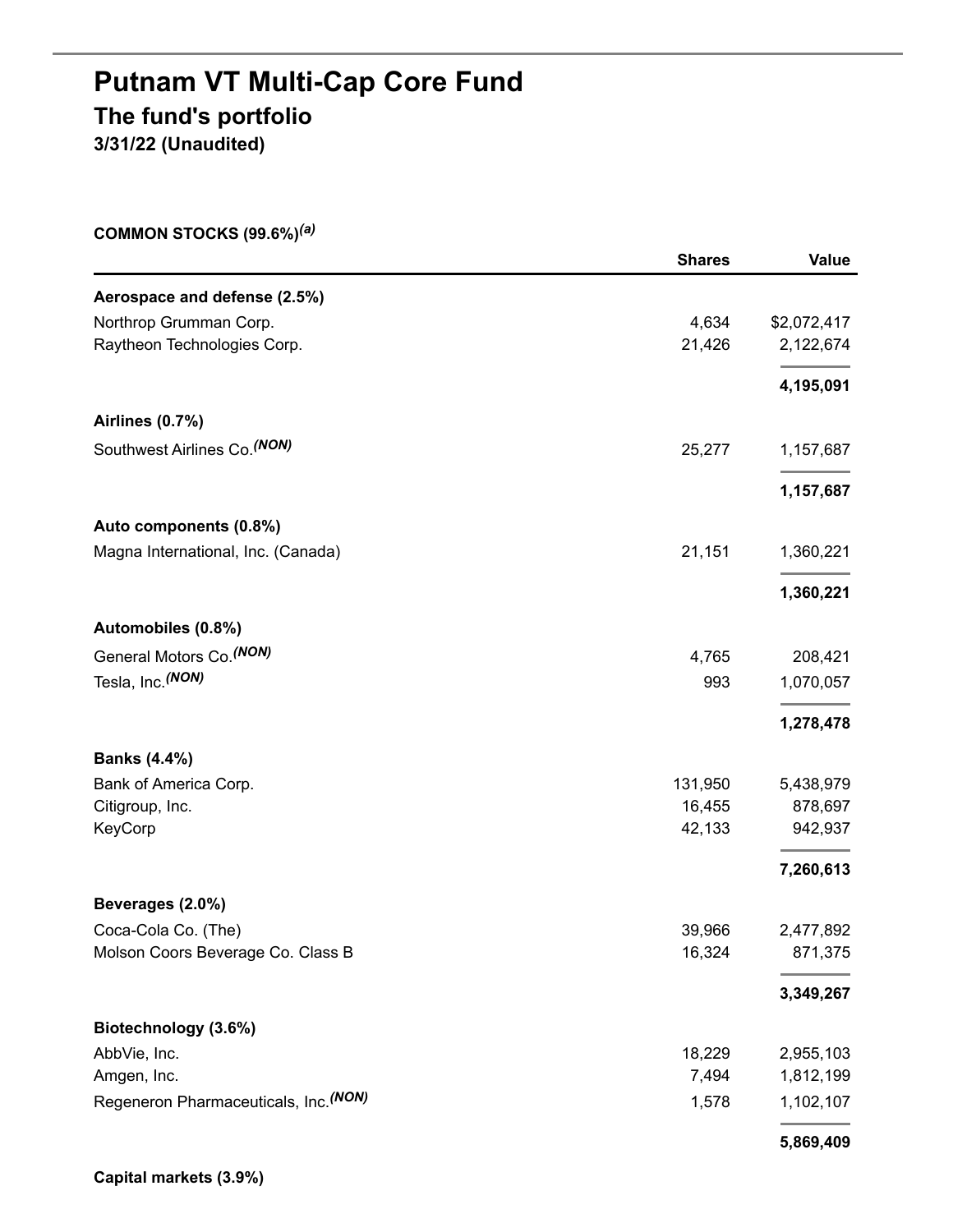| Ameriprise Financial, Inc.                                   | 2,261  | 679,114   |
|--------------------------------------------------------------|--------|-----------|
| Goldman Sachs Group, Inc. (The)                              | 5,728  | 1,890,813 |
| KKR & Co., Inc.                                              | 25,306 | 1,479,642 |
| Morgan Stanley                                               | 12,531 | 1,095,209 |
| Raymond James Financial, Inc.                                | 10,081 | 1,108,003 |
| TPG, Inc. (NON)                                              | 8,487  | 255,798   |
|                                                              |        | 6,508,579 |
| Chemicals (0.6%)                                             |        |           |
| Eastman Chemical Co.                                         | 8,532  | 956,096   |
|                                                              |        | 956,096   |
| Communications equipment (1.6%)                              |        |           |
| Cisco Systems, Inc./Delaware                                 | 46,523 | 2,594,122 |
|                                                              |        | 2,594,122 |
| Containers and packaging (0.4%)                              |        |           |
| International Paper Co.                                      | 14,359 | 662,668   |
|                                                              |        | 662,668   |
| Distributors (0.2%)                                          |        |           |
| LKQ Corp.                                                    | 8,999  | 408,645   |
|                                                              |        | 408,645   |
| Diversified financial services (3.7%)                        |        |           |
| Apollo Global Management, Inc.                               | 11,111 | 688,771   |
| ArcLight Clean Transition Corp. II (acquired 12/2/21,        |        |           |
| cost \$186,660) (Private) <sup>(NON)</sup> (F)(RES)(P1)      | 18,666 | 166,650   |
| Berkshire Hathaway, Inc. Class B(NON)                        | 10,727 | 3,785,666 |
| Bird Global, Inc. <sup>(NON)</sup>                           | 38,635 | 94,656    |
| Pershing Square Tontine Holdings, Ltd. Class A(NON)          | 65,654 | 1,305,858 |
|                                                              |        | 6,041,601 |
| Diversified telecommunication services (0.9%)                |        |           |
| AT&T, Inc.                                                   | 27,797 | 656,843   |
| Liberty Global PLC Class A (United Kingdom) <sup>(NON)</sup> | 31,505 | 803,693   |
|                                                              |        | 1,460,536 |
| Electric utilities (2.6%)                                    |        |           |
| Constellation Energy Corp.                                   | 9,342  | 525,488   |
| Exelon Corp.                                                 | 28,027 | 1,334,926 |
| NRG Energy, Inc.                                             | 32,312 | 1,239,488 |
| PG&E Corp. (NON)                                             | 97,183 | 1,160,365 |
|                                                              |        | 4,260,267 |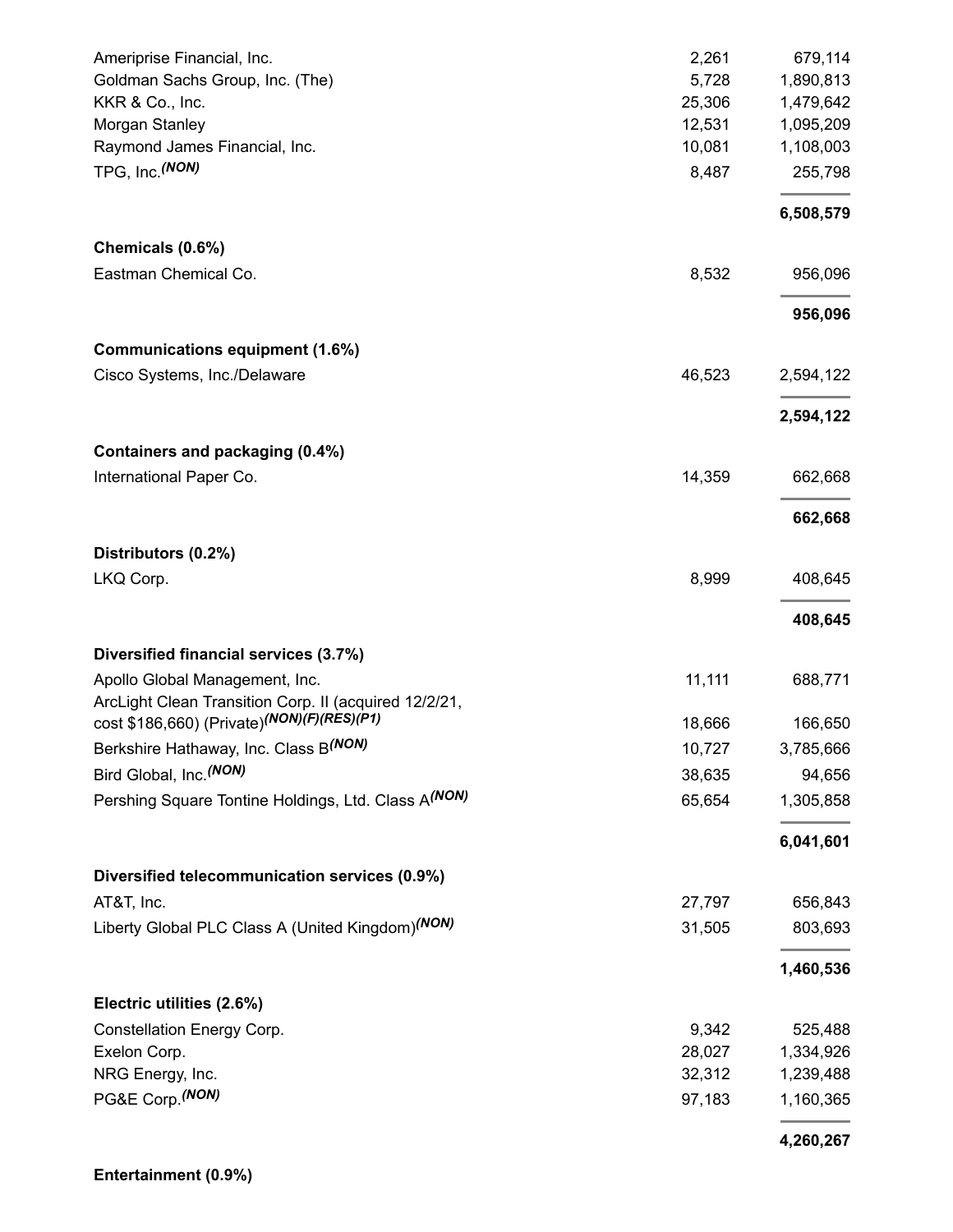| Universal Music Group NV (Netherlands)              | 11,350 | 301,315   |
|-----------------------------------------------------|--------|-----------|
| Walt Disney Co. (The) <sup>(NON)</sup>              | 8,375  | 1,148,715 |
|                                                     |        | 1,450,030 |
| Equity real estate investment trusts (REITs) (2.1%) |        |           |
| Armada Hoffler Properties, Inc.                     | 55,384 | 808,606   |
| Boston Properties, Inc.                             | 5,552  | 715,098   |
| Gaming and Leisure Properties, Inc.                 | 35,977 | 1,688,401 |
| <b>Vornado Realty Trust</b>                         | 5,844  | 264,850   |
|                                                     |        | 3,476,955 |
| Food and staples retail (1.6%)                      |        |           |
| Walmart, Inc.                                       | 17,509 | 2,607,440 |
|                                                     |        | 2,607,440 |
| Health-care equipment and supplies (0.7%)           |        |           |
| Lucid Diagnostics, Inc. (NON)(S)                    | 11,492 | 38,613    |
| Medtronic PLC                                       | 8,474  | 940,190   |
| Nyxoah SA (Belgium) <sup>(NON)</sup>                | 9,566  | 180,319   |
|                                                     |        | 1,159,122 |
| Health-care providers and services (6.0%)           |        |           |
| Anthem, Inc.                                        | 2,152  | 1,057,105 |
| CVS Health Corp.                                    | 13,204 | 1,336,377 |
| HCA Healthcare, Inc.                                | 3,277  | 821,282   |
| McKesson Corp.                                      | 5,744  | 1,758,411 |
| Tenet Healthcare Corp. <sup>(NON)</sup>             | 18,821 | 1,617,853 |
| UnitedHealth Group, Inc.                            | 6,465  | 3,296,956 |
|                                                     |        | 9,887,984 |
| Hotels, restaurants, and leisure (1.2%)             |        |           |
| Chuy's Holdings, Inc. (NON)                         | 10,262 | 277,074   |
| Kura Sushi USA, Inc. Class A <sup>(NON)</sup>       | 3,435  | 189,440   |
| McDonald's Corp.                                    | 3,536  | 874,382   |
| Starbucks Corp.                                     | 6,703  | 609,772   |
|                                                     |        | 1,950,668 |
| Household durables (1.0%)                           |        |           |
| PulteGroup, Inc.                                    | 41,346 | 1,732,397 |
|                                                     |        | 1,732,397 |
| Household products (1.1%)                           |        |           |
| Procter & Gamble Co. (The)                          | 11,520 | 1,760,256 |
|                                                     |        | 1,760,256 |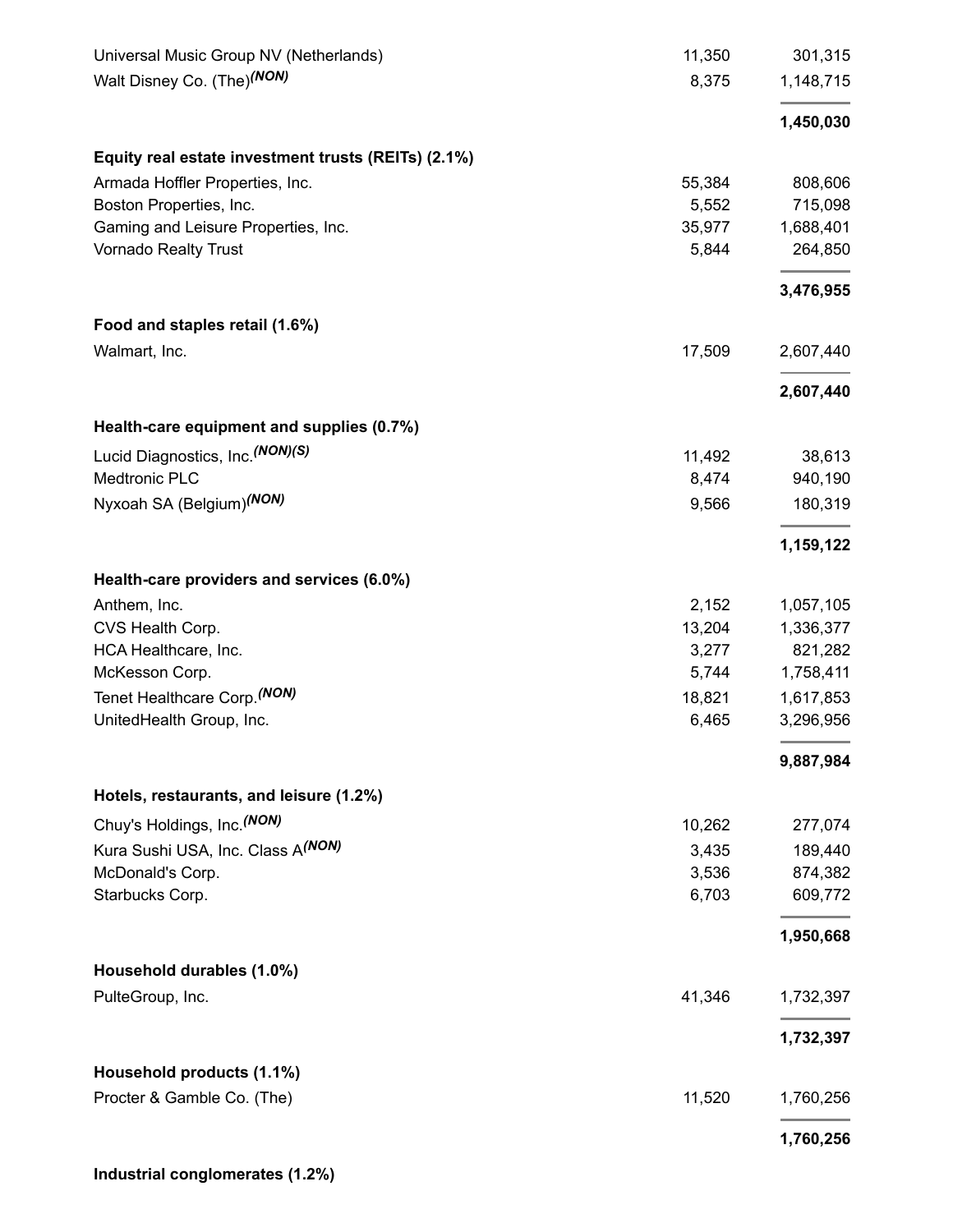| Honeywell International, Inc.                         | 10,656 | 2,073,444 |
|-------------------------------------------------------|--------|-----------|
|                                                       |        | 2,073,444 |
| Insurance (1.7%)                                      |        |           |
| Arch Capital Group, Ltd. (NON)                        | 26,174 | 1,267,345 |
| Assured Guaranty, Ltd.                                | 25,359 | 1,614,354 |
|                                                       |        | 2,881,699 |
| Interactive media and services (5.4%)                 |        |           |
| Alphabet, Inc. Class C(NON)                           | 2,362  | 6,597,042 |
| Meta Platforms, Inc. Class A(NON)                     | 10,195 | 2,266,960 |
|                                                       |        | 8,864,002 |
| Internet and direct marketing retail (3.6%)           |        |           |
| Amazon.com, Inc. <sup>(NON)</sup>                     | 1,833  | 5,975,488 |
|                                                       |        | 5,975,488 |
| IT Services (1.7%)                                    |        |           |
| Mastercard, Inc. Class A                              | 7,623  | 2,724,308 |
|                                                       |        | 2,724,308 |
| Machinery (1.5%)                                      |        |           |
| Deere & Co.                                           | 2,192  | 910,688   |
| Otis Worldwide Corp.                                  | 20,210 | 1,555,160 |
|                                                       |        | 2,465,848 |
| Media (0.7%)                                          |        |           |
| Comcast Corp. Class A                                 | 24,674 | 1,155,237 |
|                                                       |        | 1,155,237 |
| Metals and mining (1.8%)                              |        |           |
| Freeport-McMoRan, Inc. (Indonesia)                    | 32,892 | 1,636,048 |
| Nucor Corp.                                           | 9,328  | 1,386,607 |
|                                                       |        | 3,022,655 |
| Mortgage real estate investment trusts (REITs) (0.3%) |        |           |
| Starwood Property Trust, Inc.                         | 18,348 | 443,471   |
|                                                       |        | 443,471   |
| Multiline retail (1.6%)                               |        |           |
| Target Corp.                                          | 12,508 | 2,654,448 |
|                                                       |        | 2,654,448 |
| Oil, gas, and consumable fuels (2.3%)                 |        |           |
| ConocoPhillips                                        | 15,437 | 1,543,700 |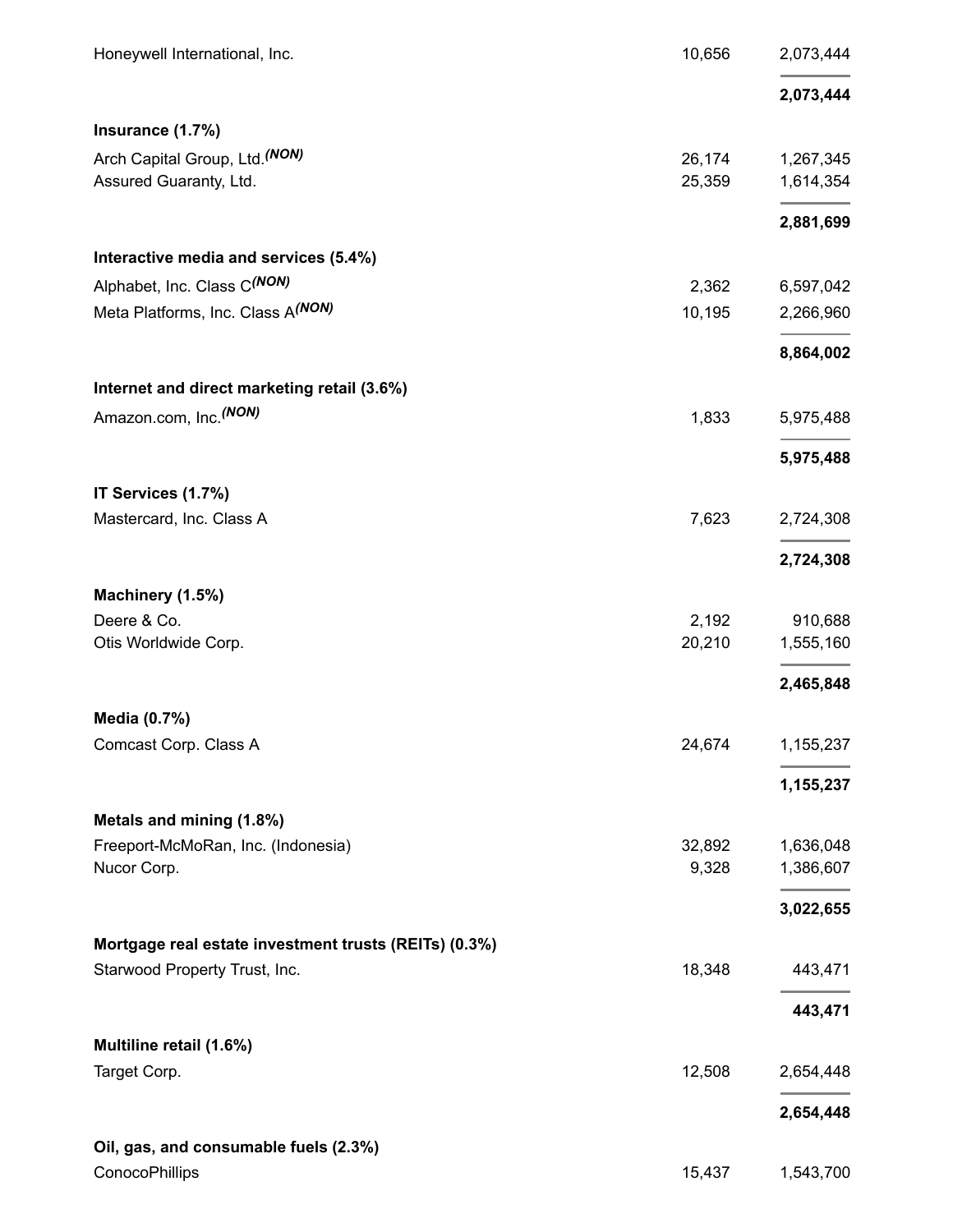| <b>Enterprise Products Partners LP</b><br>Phillips 66 | 58,253<br>8,239 | 1,503,510<br>711,767 |
|-------------------------------------------------------|-----------------|----------------------|
|                                                       |                 | 3,758,977            |
| Pharmaceuticals (4.2%)                                |                 |                      |
| Eli Lilly and Co.                                     | 5,511           | 1,578,185            |
| Johnson & Johnson                                     | 16,095          | 2,852,517            |
| Merck & Co., Inc.                                     | 13,358          | 1,096,024            |
| Pfizer, Inc.                                          | 25,923          | 1,342,034            |
|                                                       |                 | 6,868,760            |
| Real estate management and development (0.9%)         |                 |                      |
| CBRE Group, Inc. Class A(NON)                         | 16,910          | 1,547,603            |
|                                                       |                 | 1,547,603            |
| Road and rail (1.8%)                                  |                 |                      |
| Union Pacific Corp.                                   | 10,682          | 2,918,429            |
|                                                       |                 | 2,918,429            |
| Semiconductors and semiconductor equipment (4.6%)     |                 |                      |
| Intel Corp.                                           | 29,429          | 1,458,501            |
| Lam Research Corp.                                    | 2,944           | 1,582,724            |
| NVIDIA Corp.                                          | 9,081           | 2,477,842            |
| Qualcomm, Inc.                                        | 5,775           | 882,536              |
| Texas Instruments, Inc.                               | 6,136           | 1,125,833            |
|                                                       |                 | 7,527,436            |
| <b>Software (10.5%)</b>                               |                 |                      |
| Adobe, Inc. (NON)                                     | 2,126           | 968,648              |
| Microsoft Corp.                                       | 40,951          | 12,625,603           |
| NCR Corp. (NON)(S)                                    | 19,517          | 784,388              |
| Oracle Corp.                                          | 26,068          | 2,156,606            |
| salesforce.com, Inc. <sup>(NON)</sup>                 | 3,507           | 744,606              |
| Upland Software, Inc. (NON)                           | 4,367           | 76,903               |
|                                                       |                 | 17,356,754           |
| Specialty retail (2.1%)                               |                 |                      |
| Best Buy Co., Inc.                                    | 10,958          | 996,082              |
| Lowe's Cos., Inc.                                     | 12,240          | 2,474,806            |
|                                                       |                 | 3,470,888            |
| Technology hardware, storage, and peripherals (8.0%)  |                 |                      |
| Apple, Inc.                                           | 75,226          | 13, 135, 212         |
|                                                       |                 | 13,135,212           |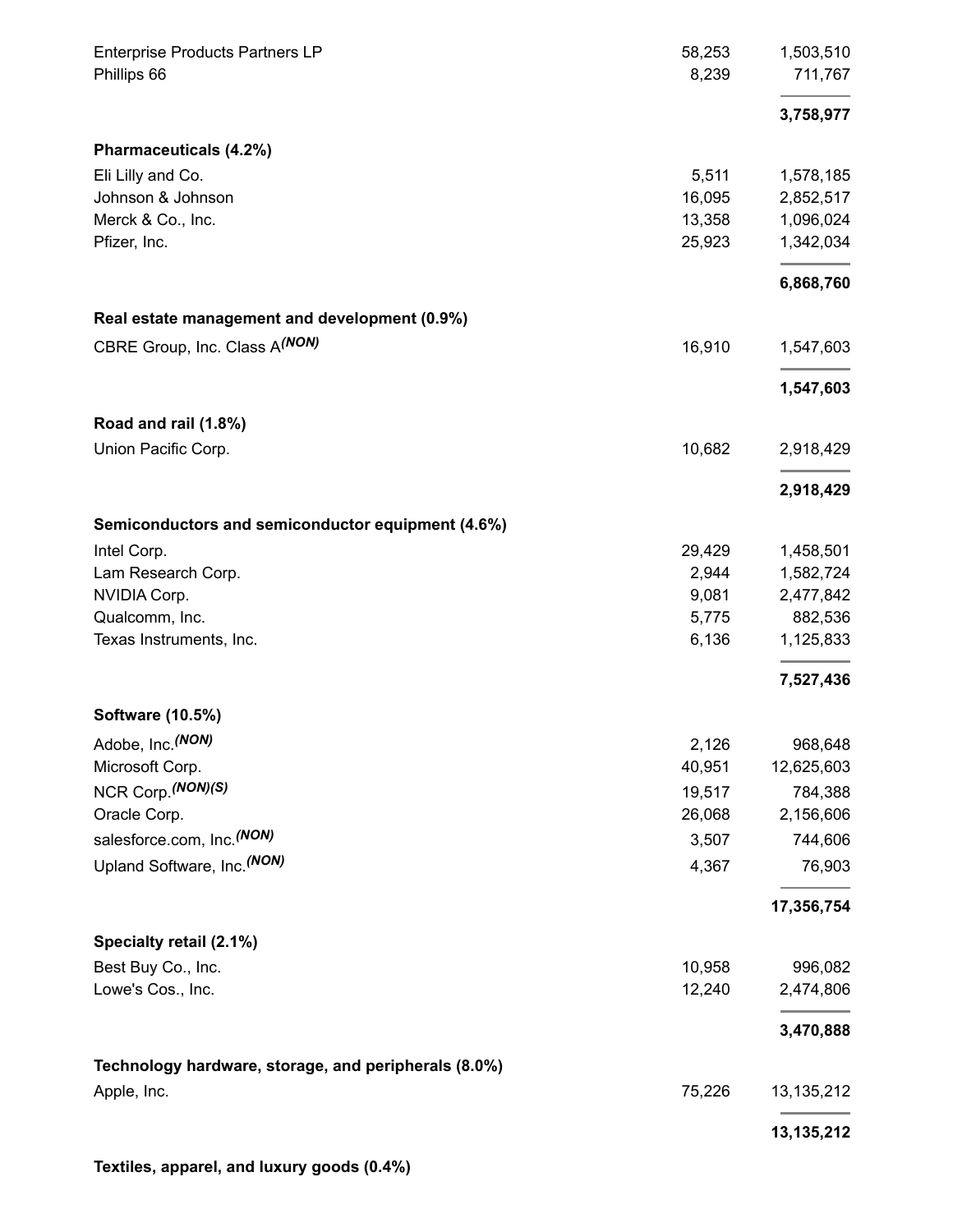| Nike, Inc. Class B                        | 5,604  | 754,074       |
|-------------------------------------------|--------|---------------|
|                                           |        | 754,074       |
| <b>Tobacco (0.8%)</b>                     |        |               |
| Altria Group, Inc.                        | 25,132 | 1,313,147     |
|                                           |        | 1,313,147     |
| Trading companies and distributors (1.2%) |        |               |
| Karat Packaging, Inc. (NON)               | 22,715 | 450,893       |
| United Rentals, Inc. (NON)                | 4,113  | 1,460,978     |
|                                           |        | 1,911,871     |
| Total common stocks (cost \$85,826,297)   |        | \$164,211,883 |

#### **UNITS (0.3%)** *(a)*

|                              | Units  | Value     |
|------------------------------|--------|-----------|
| COVA Acquisition Corp. (NON) | 41.931 | \$413,859 |
| Total units (cost \$419,310) |        | \$413,859 |

#### **SHORT-TERM INVESTMENTS (0.5%)** *(a)*

|                                                                                    |               | <b>Principal</b><br>amount/shares | Value               |
|------------------------------------------------------------------------------------|---------------|-----------------------------------|---------------------|
| Putnam Cash Collateral Pool, LLC 0.37% (AFF)<br>U.S. Treasury Bills 0.337%, 6/2/22 | <b>Shares</b> | 731,800<br>\$100,000              | \$731,800<br>99,944 |
| Total short-term investments (cost \$831,743)                                      |               |                                   | \$831,744           |
| <b>TOTAL INVESTMENTS</b>                                                           |               |                                   |                     |
| Total investments (cost \$87,077,350)                                              |               |                                   | \$165,457,486       |
|                                                                                    |               |                                   |                     |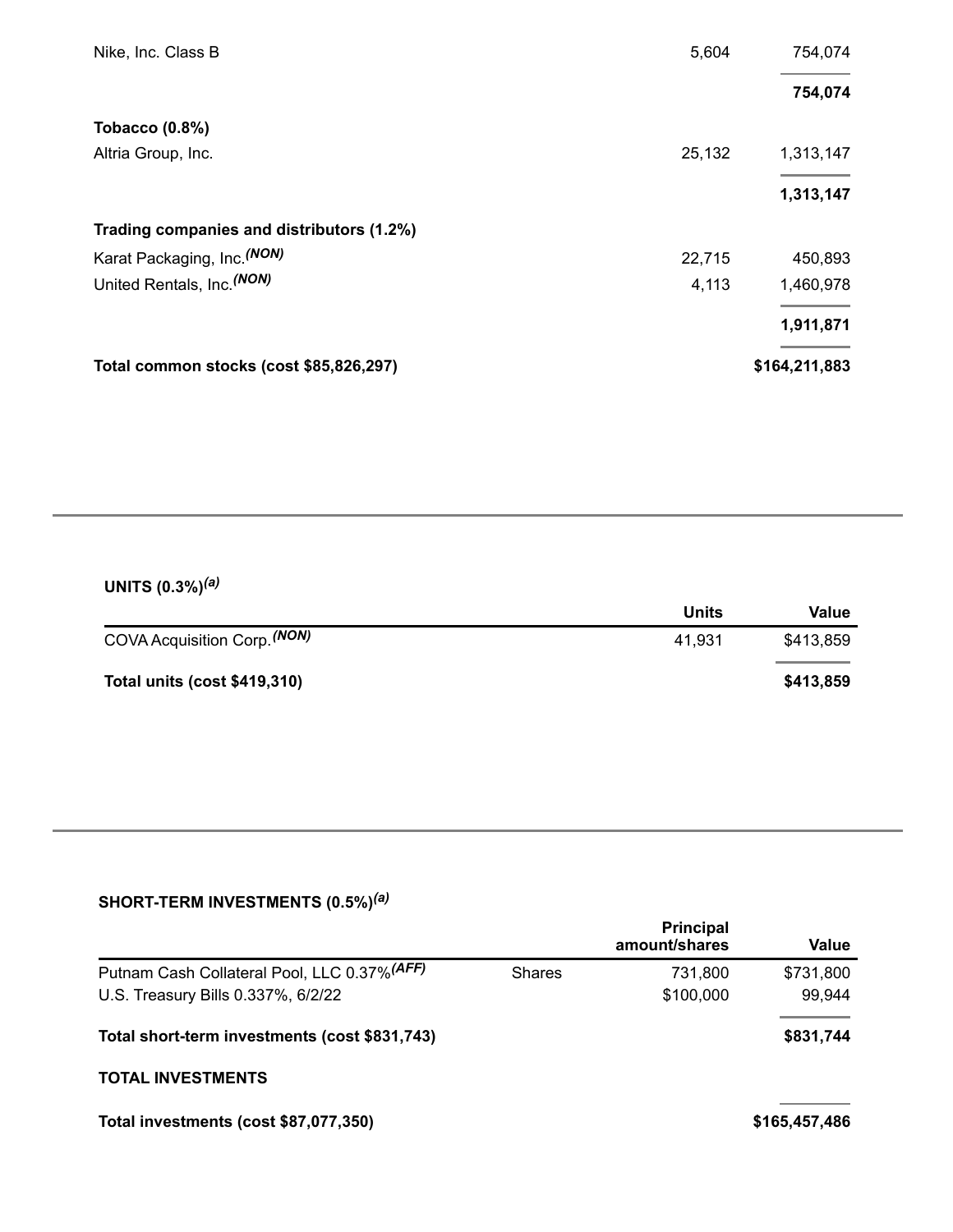#### **WRITTEN OPTIONS OUTSTANDING at 3/31/22 (premiums \$77,692) (Unaudited)**

| Counterparty                               | <b>Expiration</b><br>date/strike price | <b>Notional</b><br>amount | <b>Contract amount</b> | Value             |
|--------------------------------------------|----------------------------------------|---------------------------|------------------------|-------------------|
| <b>Goldman Sachs International</b>         |                                        |                           |                        |                   |
| Berkshire Hathaway, Inc. Class B<br>(Call) | Sep-22/\$365.00                        | \$946,505                 |                        | \$2,682 \$40,097  |
| JPMorgan Chase Bank N.A.                   |                                        |                           |                        |                   |
| Apple, Inc. (Call)                         | May-22/170.00                          | 891,559                   | 5.106                  | 50,808            |
| <b>Total</b>                               |                                        |                           |                        | _____<br>\$90,905 |

### **Notes to the fund's portfolio**

Unless noted otherwise, the notes to the fund's portfolio are for the close of the fund's reporting period, which ran from January 1, 2022 through March 31, 2022 (the reporting period). Within the following notes to the portfolio, references to "Putnam Management" represent Putnam Investment Management, LLC, the fund's manager, an indirect whollyowned subsidiary of Putnam Investments, LLC, references to "ASC 820" represent Accounting Standards Codification 820 *Fair Value Measurements and Disclosures* and references to "OTC", if any, represent over-the-counter.

- *(a)* Percentages indicated are based on net assets of \$164,828,048.
- *(NON)* This security is non-income-producing.
- *(RES)* This security is restricted with regard to public resale. The total fair value of this security and any other restricted securities (excluding 144A securities), if any, held at the close of the reporting period was \$166,650, or 0.1% of net assets.
- *(AFF)* Affiliated company. For investments in Putnam Cash Collateral Pool, LLC, the rate quoted in the security description is the annualized 7-day yield of the fund at the close of the reporting period. Transactions during the period with any company which is under common ownership or control were as follows:

| Name of affiliate             | <b>Fair value</b><br>as of<br>12/31/21 | <b>Purchase</b><br>cost | proceeds                              | Sale Investment<br>income | outstanding<br>and fair<br>value as of<br>3/31/22 |
|-------------------------------|----------------------------------------|-------------------------|---------------------------------------|---------------------------|---------------------------------------------------|
| <b>Short-term investments</b> |                                        |                         |                                       |                           |                                                   |
| Putnam Cash Collateral        |                                        |                         | \$4,116,365 \$12,496,820 \$15,881,385 | \$875                     | \$731,800                                         |

**Shares**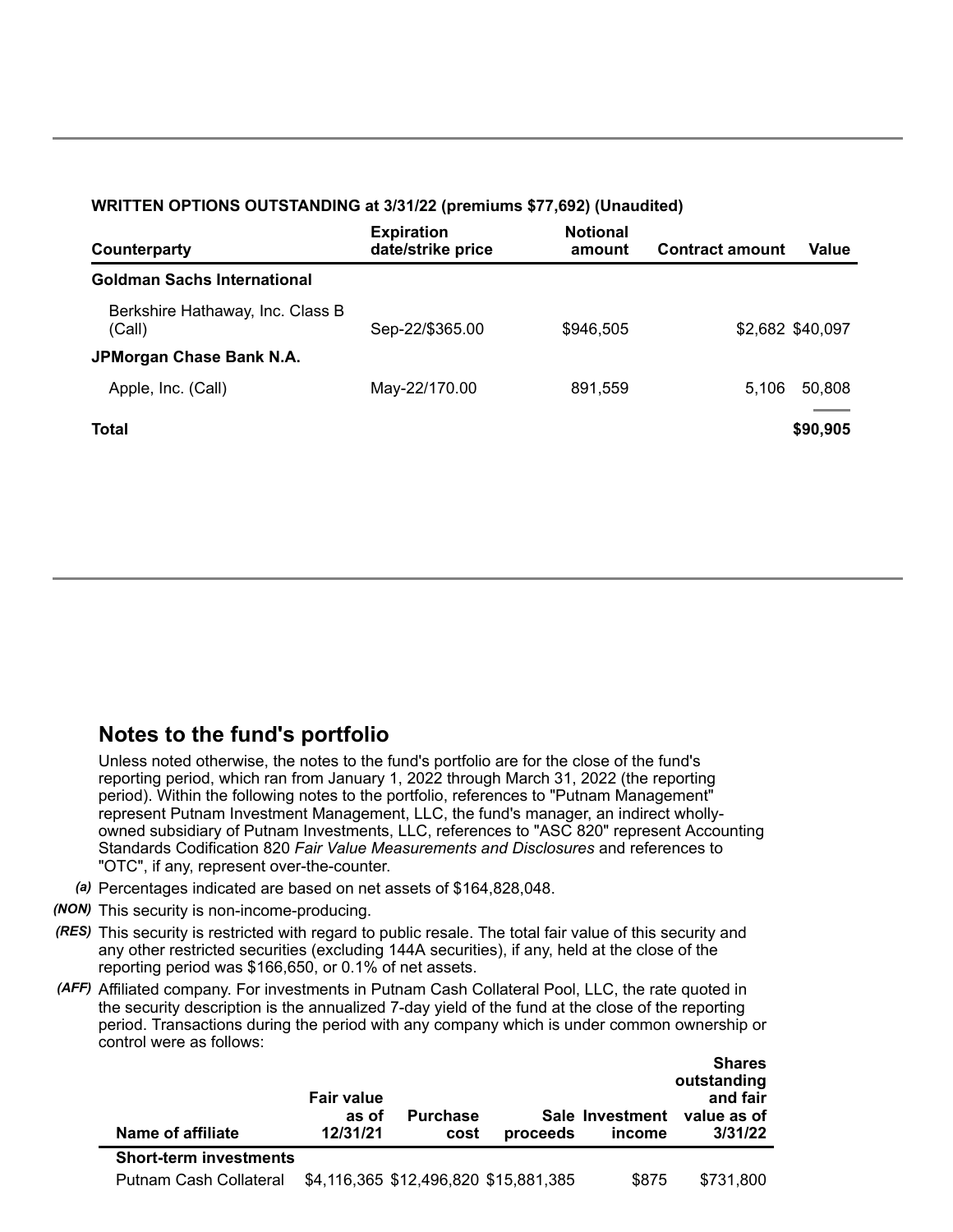| Pool, LLC*#       |                          |         |         |    |  |
|-------------------|--------------------------|---------|---------|----|--|
| Putnam Short Term |                          |         |         |    |  |
| Investment Fund** | $\overline{\phantom{a}}$ | 996.743 | 996.743 | 35 |  |
|                   |                          |         |         |    |  |

# **Total Short-term**

#### **investments \$4,116,365 \$13,493,563 \$16,878,128 \$910 \$731,800**

\* The fund may lend securities, through its agent, to qualified borrowers in order to earn additional income. The loans are collateralized by cash in an amount at least equal to the fair value of the securities loaned. The fair value of securities loaned is determined daily and any additional required collateral is allocated to the fund on the next business day. The remaining maturities of the securities lending transactions are considered overnight and continuous. The risk of borrower default will be borne by the fund's agent; the fund will bear the risk of loss with respect to the investment of the cash collateral. The fund receives cash collateral, which is invested in Putnam Cash Collateral Pool, LLC, a limited liability company managed by an affiliate of Putnam Management. Investments in Putnam Cash Collateral Pool, LLC are valued at its closing net asset value each business day. There are no management fees charged to Putnam Cash Collateral Pool, LLC and there were no realized or unrealized gains or losses during the period.

# At the close of the reporting period, the fund received cash collateral of \$731,800 for securities loaned. The rate quoted in the security description is the annualized 7-day yield at the close of the reporting period. At the close of the reporting period, the value of securities loaned amounted to \$704,398.

\*\* Management fees charged to Putnam Short Term Investment Fund have been waived by Putnam Management. There were no realized or unrealized gains or losses during the period.

- *(F)* This security is valued by Putnam Management at fair value following procedures approved by the Trustees. Securities are classified as Level 3 for ASC 820 based on the securities' valuation inputs. At the close of the reporting period, fair value pricing was also used for certain foreign securities in the portfolio.
- *(S)* This security is on loan, in part or in entirety, at the close of the reporting period.
- *(P1)* The investment is an irrevocable commitment made in a private investment transaction to purchase shares of a special purpose acquisition corporation upon consummation of a merger or other identified acquisition transaction in the aggregate amount of \$186,660, the deferred settlement.

At the close of the reporting period, the fund maintained liquid assets totaling \$1,846,950 to cover certain derivative contracts.

Unless otherwise noted, the rates quoted in Short-term investments security descriptions represent the weighted average yield to maturity.

The dates shown on debt obligations are the original maturity dates.

**Security valuation:** Portfolio securities and other investments are valued using policies and procedures adopted by the Board of Trustees. The Trustees have formed a Pricing Committee to oversee the implementation of these procedures and have delegated responsibility for valuing the fund's assets in accordance with these procedures to Putnam Management. Putnam Management has established an internal Valuation Committee that is responsible for making fair value determinations, evaluating the effectiveness of the pricing policies of the fund and reporting to the Pricing Committee.

Investments for which market quotations are readily available are valued at the last reported sales price on their principal exchange, or official closing price for certain markets, and are classified as Level 1 securities under ASC 820. If no sales are reported, as in the case of some securities that are traded OTC, a security is valued at its last reported bid price and is generally categorized as a Level 2 security.

Market quotations are not considered to be readily available for certain debt obligations (including short-term investments with remaining maturities of 60 days or less) and other investments; such investments are valued on the basis of valuations furnished by an independent pricing service approved by the Trustees or dealers selected by Putnam Management. Such services or dealers determine valuations for normal institutional-size trading units of such securities using methods based on market transactions for comparable securities and various relationships, generally recognized by institutional traders, between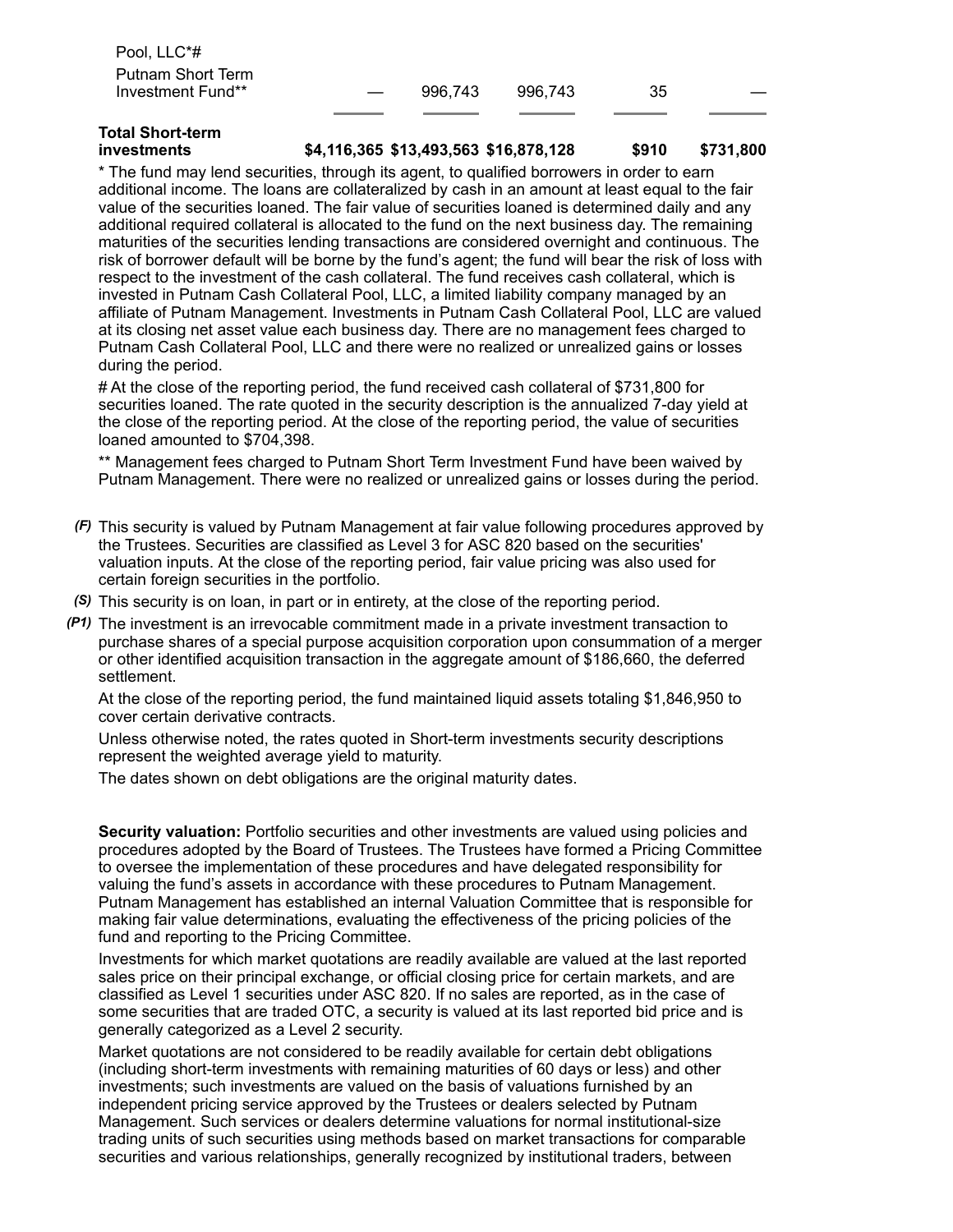securities (which consider such factors as security prices, yields, maturities and ratings). These securities will generally be categorized as Level 2.

Many securities markets and exchanges outside the U.S. close prior to the scheduled close of the New York Stock Exchange and therefore the closing prices for securities in such markets or on such exchanges may not fully reflect events that occur after such close but before the scheduled close of the New York Stock Exchange. Accordingly, on certain days, the fund will fair value certain foreign equity securities taking into account multiple factors including movements in the U.S. securities markets, currency valuations and comparisons to the valuation of American Depository Receipts, exchange-traded funds and futures contracts. The foreign equity securities, which would generally be classified as Level 1 securities, will be transferred to Level 2 of the fair value hierarchy when they are valued at fair value. The number of days on which fair value prices will be used will depend on market activity and it is possible that fair value prices will be used by the fund to a significant extent. At the close of the reporting period, fair value pricing was used for certain foreign securities in the portfolio. Securities quoted in foreign currencies, if any, are translated into U.S. dollars at the current exchange rate.

To the extent a pricing service or dealer is unable to value a security or provides a valuation that Putnam Management does not believe accurately reflects the security's fair value, the security will be valued at fair value by Putnam Management in accordance with policies and procedures approved by the Trustees. Certain investments, including certain restricted and illiquid securities and derivatives, are also valued at fair value following procedures approved by the Trustees. These valuations consider such factors as significant market or specific security events such as interest rate or credit quality changes, various relationships with other securities, discount rates, U.S. Treasury, U.S. swap and credit yields, index levels, convexity exposures, recovery rates, sales and other multiples and resale restrictions. These securities are classified as Level 2 or as Level 3 depending on the priority of the significant inputs.

To assess the continuing appropriateness of fair valuations, the Valuation Committee reviews and affirms the reasonableness of such valuations on a regular basis after considering all relevant information that is reasonably available. Such valuations and procedures are reviewed periodically by the Trustees. The fair value of securities is generally determined as the amount that the fund could reasonably expect to realize from an orderly disposition of such securities over a reasonable period of time. By its nature, a fair value price is a good faith estimate of the value of a security in a current sale and does not reflect an actual market price, which may be different by a material amount.

**Options contracts:** The fund used options contracts to manage downside risks.

The potential risk to the fund is that the change in value of options contracts may not correspond to the change in value of the hedged instruments. In addition, losses may arise from changes in the value of the underlying instruments if there is an illiquid secondary market for the contracts, if interest or exchange rates move unexpectedly or if the counterparty to the contract is unable to perform. Realized gains and losses on purchased options are included in realized gains and losses on investment securities. If a written call option is exercised, the premium originally received is recorded as an addition to sales proceeds. If a written put option is exercised, the premium originally received is recorded as a reduction to the cost of investments.

Exchange-traded options are valued at the last sale price or, if no sales are reported, the last bid price for purchased options and the last ask price for written options. OTC traded options are valued using prices supplied by dealers.

Options on swaps are similar to options on securities except that the premium paid or received is to buy or grant the right to enter into a previously agreed upon interest rate or credit default contract. Forward premium swap options contracts include premiums that have extended settlement dates. The delayed settlement of the premiums is factored into the daily valuation of the option contracts. In the case of interest rate cap and floor contracts, in return for a premium, ongoing payments between two parties are based on interest rates exceeding a specified rate, in the case of a cap contract, or falling below a specified rate in the case of a floor contract.

For the fund's average contract amount on options contracts, see the appropriate table at the end of these footnotes.

**Master agreements:** The fund is a party to ISDA (International Swaps and Derivatives Association, Inc.) Master Agreements (Master Agreements) with certain counterparties that govern OTC derivative and foreign exchange contracts entered into from time to time. The Master Agreements may contain provisions regarding, among other things, the parties' general obligations, representations, agreements, collateral requirements, events of default and early termination. With respect to certain counterparties, in accordance with the terms of the Master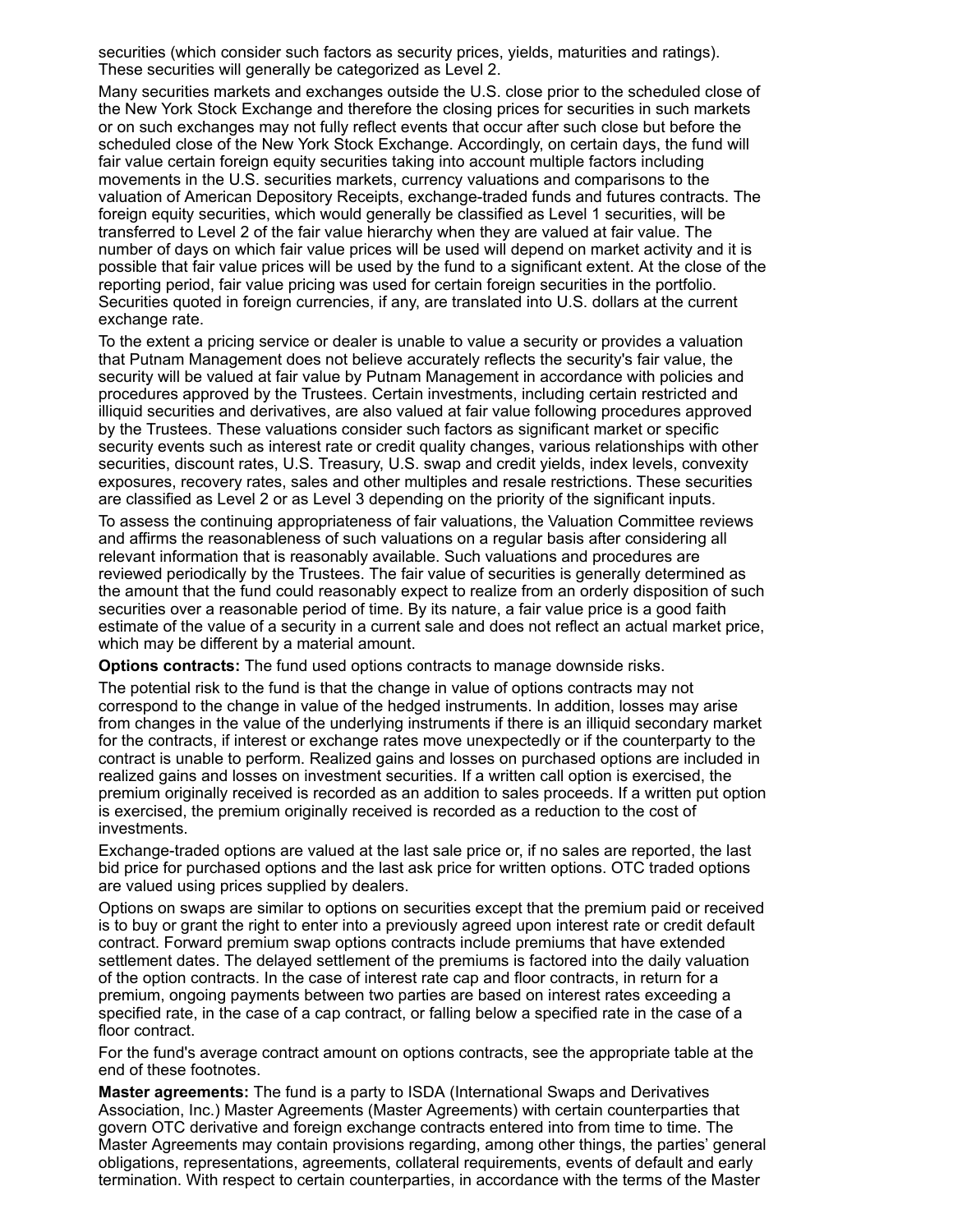Agreements, collateral posted to the fund is held in a segregated account by the fund's custodian and, with respect to those amounts which can be sold or repledged, is presented in the fund's portfolio.

Collateral pledged by the fund is segregated by the fund's custodian and identified in the fund's portfolio. Collateral can be in the form of cash or debt securities issued by the U.S. Government or related agencies or other securities as agreed to by the fund and the applicable counterparty. Collateral requirements are determined based on the fund's net position with each counterparty.

Termination events applicable to the fund may occur upon a decline in the fund's net assets below a specified threshold over a certain period of time. Termination events applicable to counterparties may occur upon a decline in the counterparty's long-term and short-term credit ratings below a specified level. In each case, upon occurrence, the other party may elect to terminate early and cause settlement of all derivative and foreign exchange contracts outstanding, including the payment of any losses and costs resulting from such early termination, as reasonably determined by the terminating party. Any decision by one or more of the fund's counterparties to elect early termination could impact the fund's future derivative activity.

At the close of the reporting period, the fund had a net liability position of \$90,905 on open derivative contracts subject to the Master Agreements. There was no collateral posted by the fund at period end for these agreements.

ASC 820 establishes a three-level hierarchy for disclosure of fair value measurements. The valuation hierarchy is based upon the transparency of inputs to the valuation of the fund's investments. The three levels are defined as follows:

**Level 1:** Valuations based on quoted prices for identical securities in active markets.

**Level 2:** Valuations based on quoted prices in markets that are not active or for which all significant inputs are observable, either directly or indirectly.

**Level 3:** Valuations based on inputs that are unobservable and significant to the fair value measurement.

The following is a summary of the inputs used to value the fund's net assets as of the close of the reporting period:

|                                   | <b>Valuation inputs</b> |           |         |  |  |
|-----------------------------------|-------------------------|-----------|---------|--|--|
| <b>Investments in securities:</b> | Level 1                 | Level 2   | Level 3 |  |  |
| Common stocks*:                   |                         |           |         |  |  |
| Communication services            | \$12,628,490            | \$301,315 | \$—     |  |  |
| Consumer discretionary            | 19,585,307              |           |         |  |  |
| Consumer staples                  | 9,030,110               |           |         |  |  |
| Energy                            | 3,758,977               |           |         |  |  |
| <b>Financials</b>                 | 22,969,313              |           | 166,650 |  |  |
| Health care                       | 23,785,275              |           |         |  |  |
| Industrials                       | 14,722,370              |           |         |  |  |
| Information technology            | 43,337,832              |           |         |  |  |
| <b>Materials</b>                  | 4,641,419               |           |         |  |  |
| Real estate                       | 5,024,558               |           |         |  |  |
| <b>Utilities</b>                  | 4,260,267               |           |         |  |  |
| <b>Total common stocks</b>        | 163,743,918             | 301,315   | 166,650 |  |  |